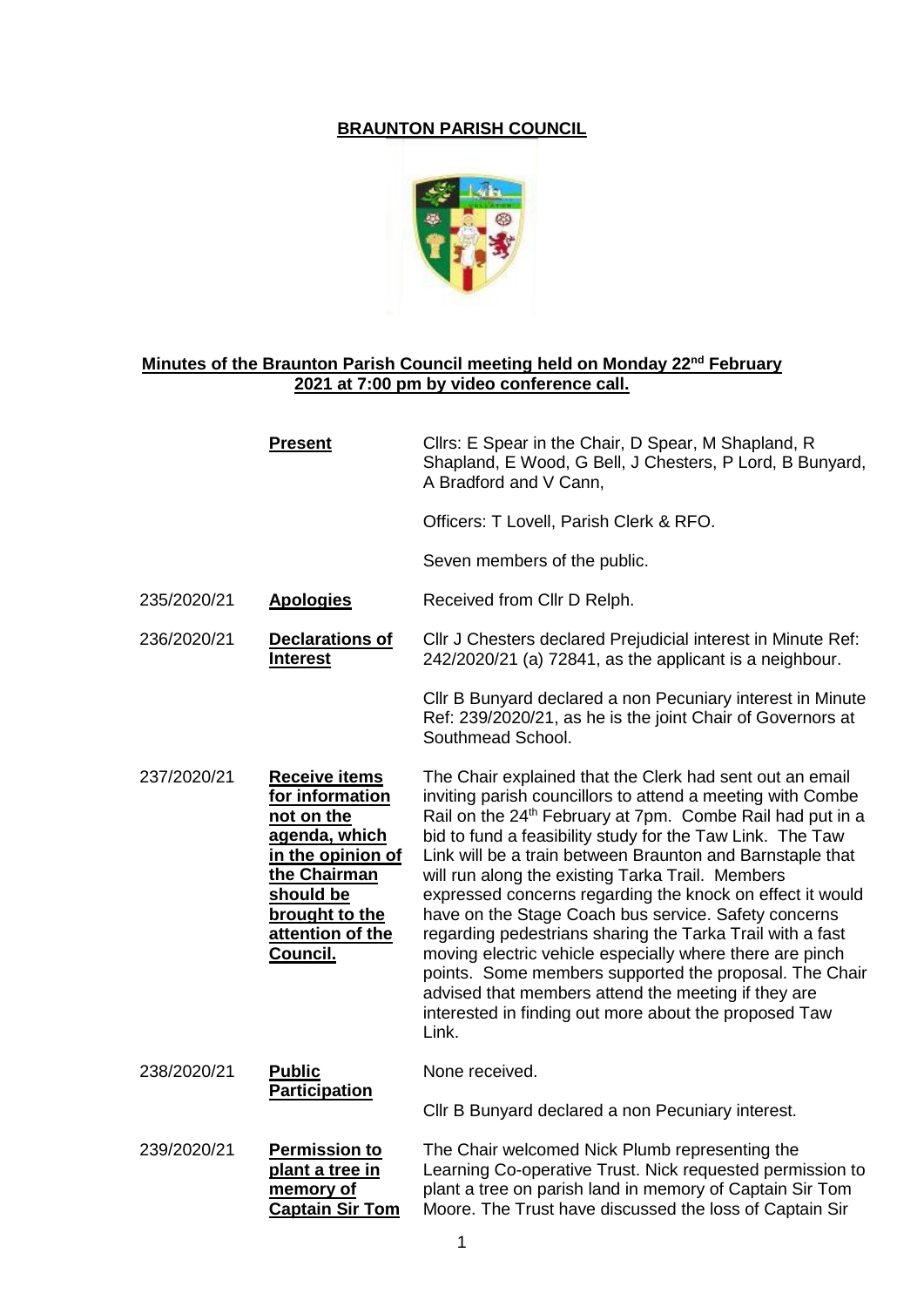|             | <b>Moore</b>                                                           | Tom Moore and the children would like to honour his<br>memory by planting a tree in the village with a plaque with<br>the line 'Tomorrow will be a better day'.                                                                                                                                                                                                                                                                                                                                                                                                                                                                                                                                                                                                                                |
|-------------|------------------------------------------------------------------------|------------------------------------------------------------------------------------------------------------------------------------------------------------------------------------------------------------------------------------------------------------------------------------------------------------------------------------------------------------------------------------------------------------------------------------------------------------------------------------------------------------------------------------------------------------------------------------------------------------------------------------------------------------------------------------------------------------------------------------------------------------------------------------------------|
|             |                                                                        | RESOLVED: That the Council would grant permission for<br>the Learning Co-operative Trust to plant a tree behind the<br>Anchor area. The Trust would be responsible for ongoing<br>maintenance and care.                                                                                                                                                                                                                                                                                                                                                                                                                                                                                                                                                                                        |
| 240/2020/21 | <b>Fibre</b><br><b>Broadband,</b><br>programme for<br>rollout to rural | (10.1ab)<br>The Chair welcomed Clive Leworthy, Community<br>Ambassador and Tony Watkins from Airband Community<br>Limited.                                                                                                                                                                                                                                                                                                                                                                                                                                                                                                                                                                                                                                                                     |
|             | Devon and<br><b>Braunton</b>                                           | Founded in 2009, Airband is an independent internet<br>service provider (ISP) bringing high speed broadband to<br>homes, business and industry in rural and hard-to reach<br>areas. Working with the Department for Digital, Culture,<br>Media & Sport, BDUK, local authorities and communities<br>to build high availability infrastructure that residents,<br>businesses and other ISPs can access to help overcome<br>the UK's digital divide. Fibre To The Premises (FTTP) is<br>replacing old copper broadband lines. Airband provide this<br>service across its network, bringing ultrafast speeds of up<br>to 1Gbps to customers in more rural areas. There's no line<br>rental or phone line required installation costs £24.99 and<br>packages range from £29.99 to £34.99 per month. |
| 241/2020/21 | <b>Braunton</b><br><b>Neighbourhood</b><br>Plan (BNP)                  | Members considered a report and the draft Built<br>Environment theme which was circulated with the agenda<br>prior to the meeting.                                                                                                                                                                                                                                                                                                                                                                                                                                                                                                                                                                                                                                                             |
|             |                                                                        | Cllr D Spear felt that the BNP Steering Group were doing<br>an excellent job and looked forward to the Neighbourhood<br>Plan being adopted as it will a be a valuable tool when<br>determining future planning applications.                                                                                                                                                                                                                                                                                                                                                                                                                                                                                                                                                                   |
|             |                                                                        | RESOLVED: Members congratulated the SG on producing<br>an excellent first draft of the Built Environment theme.<br>Special thanks were given to Sue Prosper, Sean Ross and<br>Cathie Hamilton for all their hard work on the NP to date,<br>and to Jan Gent for her expertise producing the document<br>in Publisher.                                                                                                                                                                                                                                                                                                                                                                                                                                                                          |
|             |                                                                        | (NC)                                                                                                                                                                                                                                                                                                                                                                                                                                                                                                                                                                                                                                                                                                                                                                                           |
| 242/2020/21 | <b>Planning</b>                                                        | Clirs E Spear, D Spear and J Chesters in their capacity as<br>North Devon Councillors, stated that any opinions<br>expressed during discussions on the following planning<br>applications represent a preliminary view and that they will<br>naturally reconsider the application fresh when presented<br>all the facts at principal level.                                                                                                                                                                                                                                                                                                                                                                                                                                                    |
|             |                                                                        | Cllr J Chesters declared a Prejudicial interest and left the<br>meeting.                                                                                                                                                                                                                                                                                                                                                                                                                                                                                                                                                                                                                                                                                                                       |
|             |                                                                        | 72841<br>(a)<br>Proposal: Outline application for erection of dwelling<br>(all matters reserved).                                                                                                                                                                                                                                                                                                                                                                                                                                                                                                                                                                                                                                                                                              |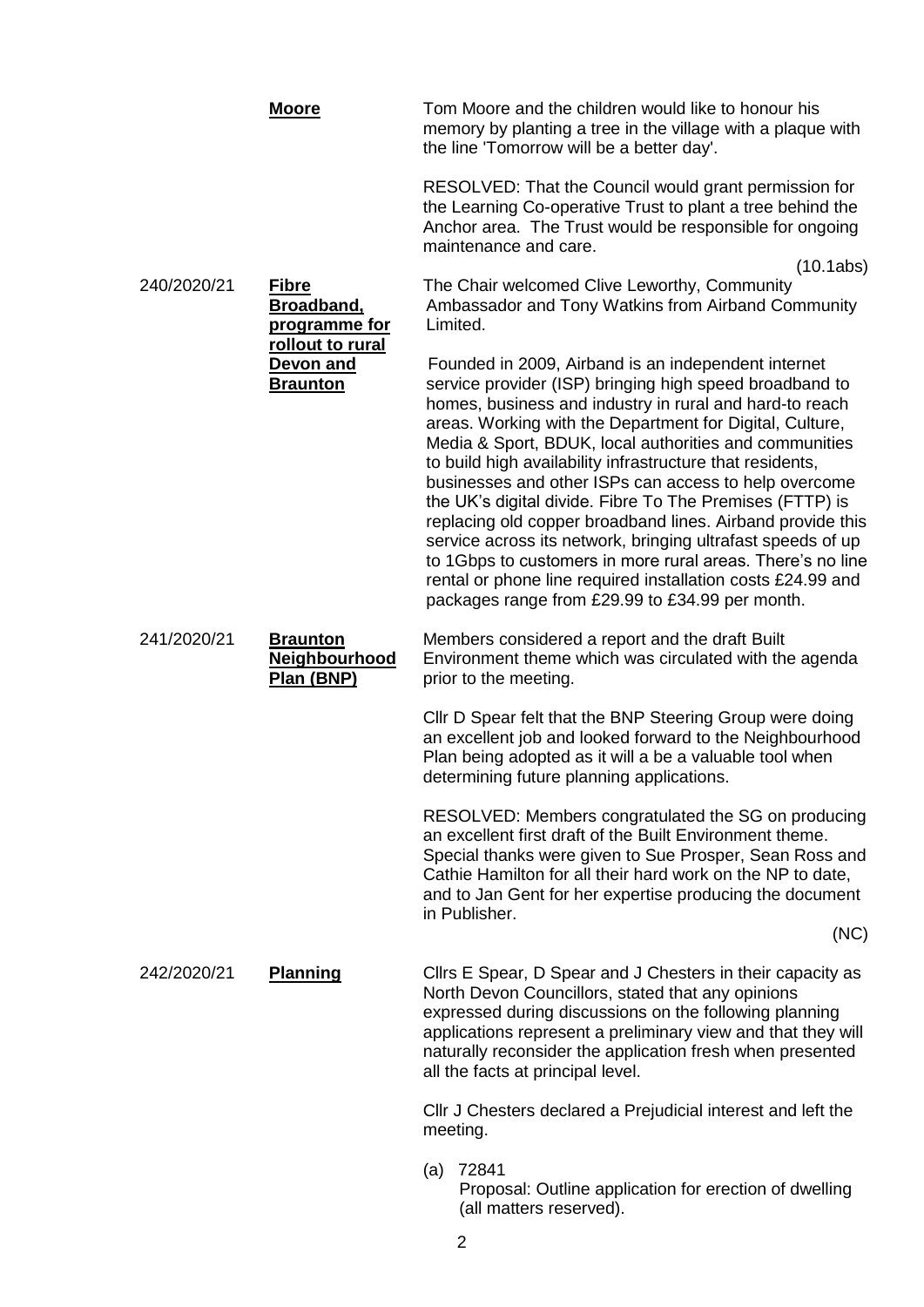Location: Dapperden, Lower Park Road, Braunton, Devon EX33 2HS Applicant: Mr & Mrs Lewis

It was moved by Cllr B Bunyard, seconded by Cllr A Bradford to recommend refusal.

RESOLVED: Braunton Parish Council wishes to recommend refusal on the grounds, as follows:

- Over intensification of the site.
- Insufficient evidence that the development will meet local need the proposal does not deliver any affordable homes.
- There is no Wildlife Impact Assessment the proposal is ecologically unacceptable and will have a negative environmental impact with the removal of hedgerows resulting in a loss of habitat for endangered native species.
- Would be contrary to the North Devon and Torridge Local Plan (NTLP) ST10 as there is insufficient access/egress onto the highway causing a risk to highway and pedestrian safety.
- Negatively impact on neighbouring properties causing loss of light, noise and privacy issues. Accordingly, the proposal is contrary to policy DM04 of the NTLP which relates to amenities considerations.

If North Devon Council is minded to approve then there should be a condition for appropriate use of permeable material on the driveway and a suitable pump/sump to be installed on site.

(8.2)

Cllr J Chesters rejoined the meeting.

(b) 72836

Proposal: Erection of two dwellings together with alterations to existing builders workshop to be used as ancillary store. Location: Land off Down Lane, Braunton, Devon. Applicant: Baddick Bros

It was moved by Cllr G Bell, seconded by Cllr E Wood to recommend refusal.

RESOLVED: Braunton Parish Council wishes to recommend refusal on the grounds, as follows:

- The proposal is not in keeping with the area and is over intensification of the site.
- Inadequate and unsafe highway access to the development. Constrained vehicular access and inaccessibility for emergency services to access the proposed houses would result in an unsafe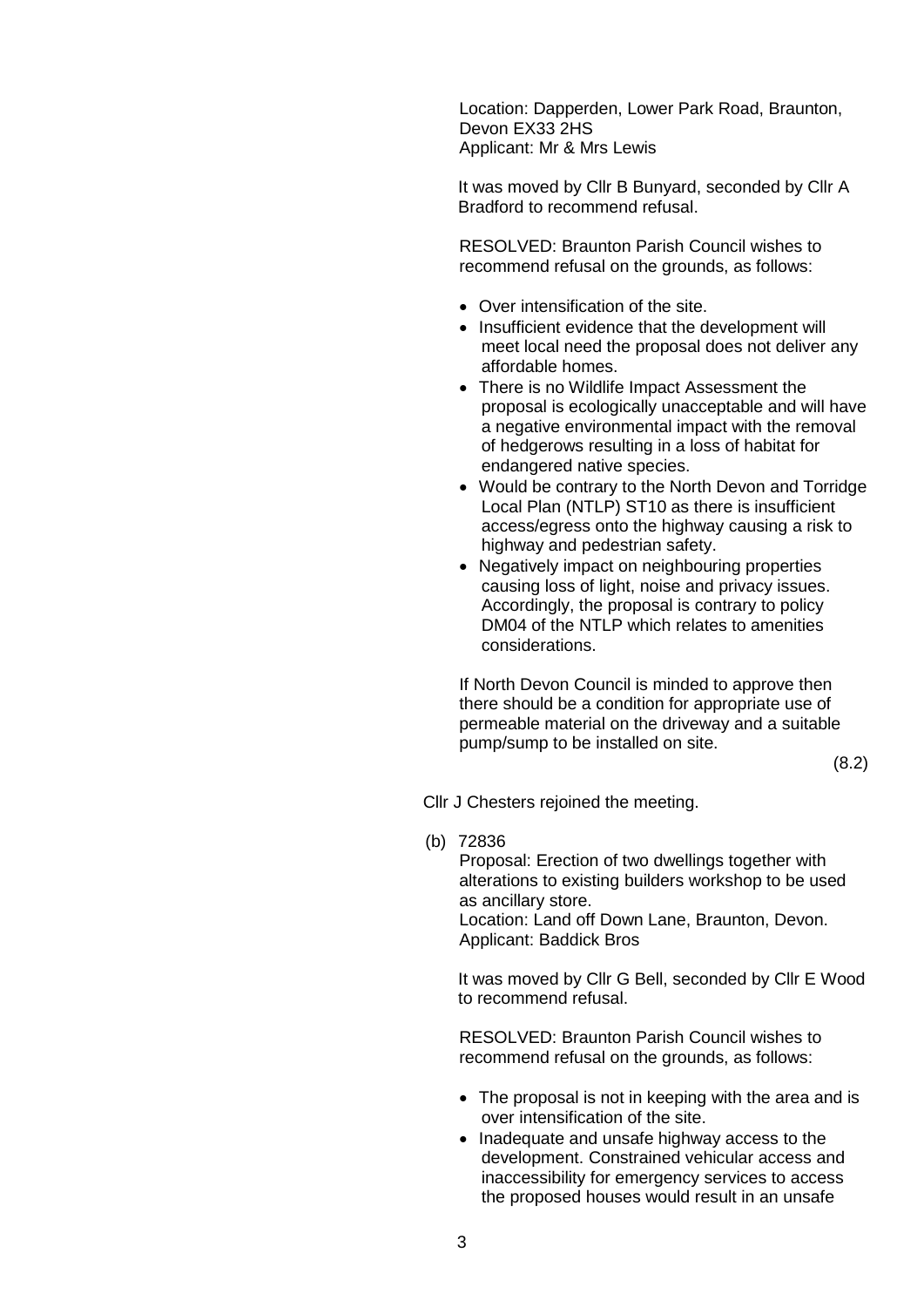environment that amounts to an unsustainable form of development. Accordingly, the proposal is contrary to the NTLP policy ST10.

- Policy DM04 of the NTLP relates to amenities considerations. The proposed development would be in contrary to this policy as it would create an unacceptable level of traffic movements causing a risk to highway and pedestrian safety and cause unacceptable harm to the living conditions of the existing residents and occupiers of the proposed development.
- The site lies within the 4km greater horseshoe bat roost sustenance zone associated with the Caen Valley Bats SSSI. The proposal is ecologically unacceptable and will have a negative environmental impact with the removal of hedgerows and trees resulting in a loss of habitat for endangered native species such as the greater horseshoe bat.
- Insufficient lighting plan providing mitigation measures to protect a known flight route for the greater horseshoe bat.
- The development is not in keeping with the surrounding area which is generally devoid from prominent urban influences and would negatively impact on the landscape character appearance.
- Insufficient evidence that the development will meet local need the proposal does not deliver any affordable homes.

(NC)

(c) 72872

Proposal: Raising of roof to create additional accommodation with dormer windows, single storey extensions, balcony and ancillary building (office/gym).

Location: 16 Pixie Lane, Braunton, Devon EX33 1AZ Applicant: Mr & Mrs Doone

It was moved by Cllr G Bell, seconded by Cllr D Spear to recommend refusal.

RESOLVED: Braunton Parish Council wishes to recommend refusal on the grounds, as follows:

- Over intensification.
- The development would out of keeping with the surrounding area.
- Negatively impact on neighbouring properties resulting in harm to their security and wellbeing and would be contrary to policy DM04 of the NTLP.

(10.1abs)

(d) 72849

Proposal: Extension to dwelling.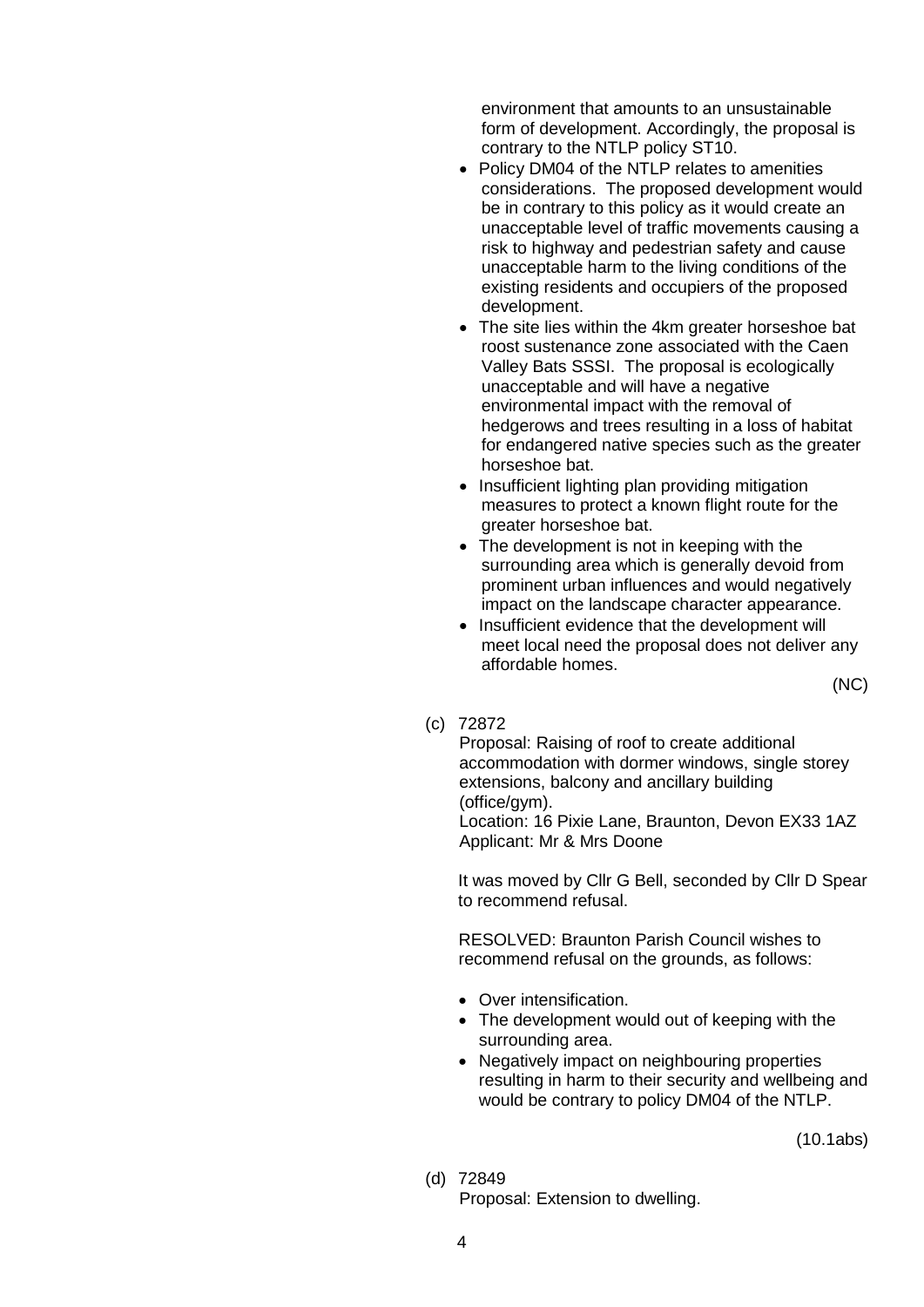Location: 11 Homer Crescent, Braunton, Devon EX33 1DT Applicant: Mr Philip Hill

It was moved by Cllr G Bell, seconded by Cllr B Bunyard to recommend refusal.

RESOLVED: Braunton Parish Council wishes to recommend refusal on the grounds that it is contrary to policy DM04 of the NTLP which relates to amenities considerations. The proposed development would have an adverse impact on neighbouring properties due to overlooking and loss of privacy.

(NC)

243/2020/21 **North Devon** 

| North Devol      |
|------------------|
| Council-         |
| <b>Planning</b>  |
| <b>Decisions</b> |
|                  |

North Devon Council, the determining Authority, has APPROVED the following applications with conditions as filed:

72732 Description: Erection of garden room on South elevation. Location: Beara Charter Farm, Marwood, Barnstaple,

Devon, EX31 4EH. Applicant: Mr G Nicholas Decision: APPROVED Decision Date: 12/02/21

72735 Description: Extension to create entrance porch. Location: 41 Easterly Park, Braunton, Devon, EX33 2FH Applicant: Mr C Mc Sherry Decision: APPROVED Decision Date: 09/02/21

72386 Description: Prior approval for change of use of agricultural building to a dwelling/house (Class Q (A&B)) Location: Boode Farm, Halsinger, Braunton, Devon, EX33 2NN Applicant: Mr and Mrs Fowler

Decision: REFUSED Decision Date: 08/02/21

72670 Description: Extension and alterations to dwelling. Location: 4 Quantocks, Braunton, Devon, EX33 1DL Applicant: Mr and Mrs Cheetham Decision: APPROVED Decision Date: 09/02/21

72678 Description: Approval of details in respect of discharge of condition 4 (Landscape and Ecological Management Plan) attached to planning permission 71733 (Demolition of dwelling and erection of replacement dwelling).

Location: Ferndown, Saunton, Braunton, Devon, EX33 1LG